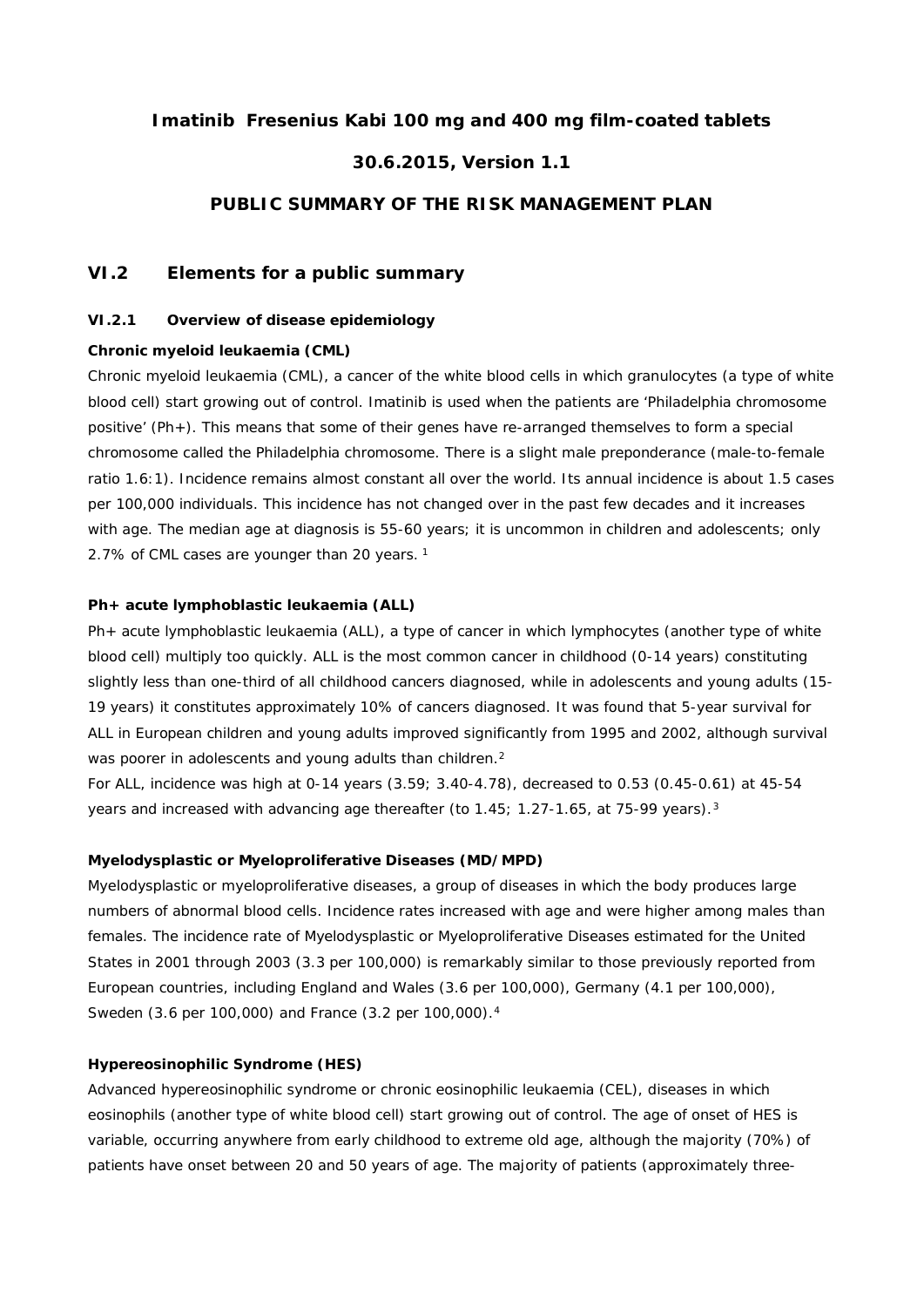quarters) described in reports from Europe and North America were Caucasian, and males were more likely to be afflicted than females, with male/female ratios ranging from  $4:1$  to  $9:1.^5$ 

### *Dermatofibrosarcoma Protuberans (DFSP)*

Dermatofibrosarcoma protuberans, a type of cancer (sarcoma) in which cells in the tissue beneath the skin divide uncontrollably. DFSP is one of the rarest skin cancers (less than 1 case per 100,000 people annually). However, it is the most common cutaneous sarcoma. The tumor generally presents in middle age, with an average age of onset at 40 years. Tumors presenting at birth or in childhood have, however, been reported. Males and females are equally affected; the mortality rate accompanying low metastatic rate is very low.<sup>8</sup>

#### **VI.2.2 SUMMARY OF TREATMENT BENEFITS**

For CML, Imatinib has been examined in a reported study involving 1,106 adults that compared Imatinib with the combination of interferon alpha plus cytarabine (other anticancer medicines). This study measured how long the patients lived without their cancer getting worse.

For Ph+ ALL, Imatinib has been examined in three reported studies involving 456 adults, including one study comparing Imatinib with standard chemotherapy (medicines used to kill cancer cells) in 55 newly diagnosed patients. It has also been examined in a fourth main study involving 160 children and young people aged 1 to 22 years.

For MD/MPD (31 patients), HES and CEL (176 patients), and DFSP (18 patients), these studies examined whether blood cell counts returned to normal levels, or whether the number of cancerous blood cells or the size of tumours fell.

Imatinib was more effective than the comparator medicines. In patients with CML, the cancer had got worse in 16% of the patients taking Imatinib after five years, compared with 28% of those taking interferon alpha plus cytarabine. Imatinib was also better than standard chemotherapy in patients with Ph+ ALL. In the non-comparative studies of CML and Ph+ ALL, between 26 and 96% of patients showed a response to Imatinib. In the study of patients aged 1 to 22 years who had Ph+ ALL, Imatinib was shown to increase how long the patients lived without any major events (such as a relapse).

#### **VI.2.3 UNKNOWNS RELATING TO TREATMENT BENEFITS**

Different people respond differently to medication depending on which ethnic group they belong, their age or genetic background.

There is no experience in children with CML below 2 years of age and with Ph+ALL below 1 year of age. Use of Imatinib with elderly patients has not been studied so there is limited data available regarding the use of imatinib in eldery patients age group.

Studies on patients receiving imatinib and its effect on fertility and gametogenesis have not been performed so there is limited data available regarding the affect of imatinib on the fertility of the patients.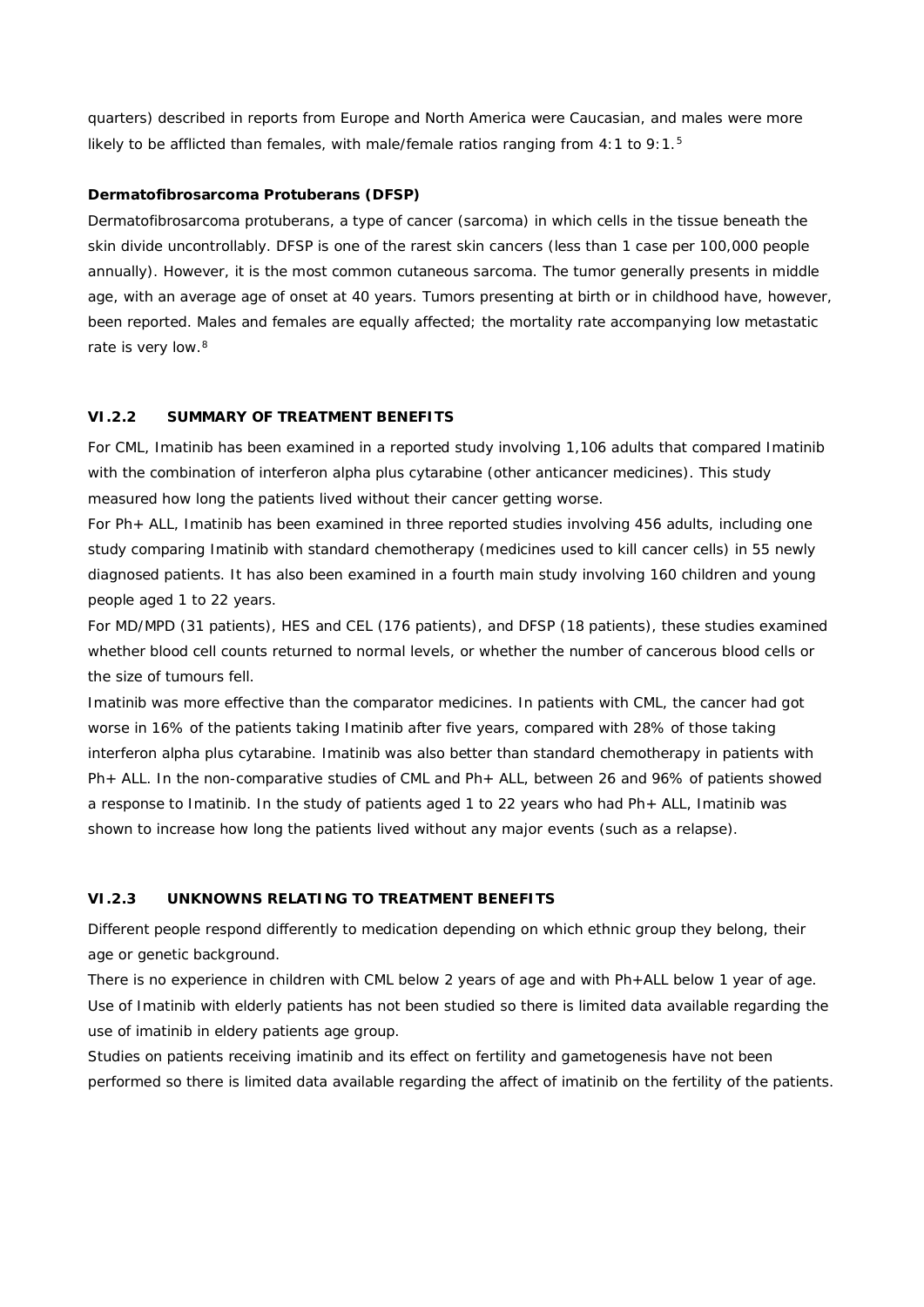| Safety Concern              | What is known                        | Preventability                   |
|-----------------------------|--------------------------------------|----------------------------------|
| Important I dentified Risks |                                      |                                  |
| Reduction in the number of  | Reduction in the number of white     | Yes by monitoring of early       |
| white blood cells           | blood (symptoms included frequent    | symptoms. You should inform      |
| (Neutropenia), Reduction in | infections such as fever, severe     | your doctor immediately if you   |
| blood platelets             | chills, sore throat or mouth ulcers) | feel tiredness, headache, chill, |
| (Thrombocytopenia)          | and blood platelets (symptoms        | fever, bleeding or any           |
| (Myelosuppression)          | included bleeding or bruising more   | infection.                       |
|                             | easily than normal) have been        | Routine monitoring of blood      |
|                             | reported with the use of imatinib    | cell counts is recommended.      |
|                             | therapy.                             | Your doctor may reduce the       |
|                             |                                      | dose of imatinib if your blood   |
|                             |                                      | cell count is low.               |
|                             |                                      | Do not take imatinib if you      |
|                             |                                      | suffer from severe suppression   |
|                             |                                      | of bone marrow functionality,    |
|                             |                                      | symptoms may be: extreme         |
|                             |                                      | tiredness, easy bruising or      |
|                             |                                      | bleeding, occurrence of          |
|                             |                                      | infections.                      |
| Swelling (oedema) and Fluid | Occurrences of severe fluid          | Yes by monitoring of early       |
| retention                   | retention [accumulation of fluid in  | symptoms.                        |
|                             | the chest or on the lung (pleural    |                                  |
|                             | effusion), swelling (oedema), fluid  | Tell your doctor immediately if  |
|                             | in the lung (pulmonary oedema),      | you notice any weight gain,      |
|                             | swelling due to build-up of fluid    | breathing problem or             |
|                             | around the stomach (ascites)] have   | generalized swelling.            |
|                             | been reported in some newly          | If you have any prior history of |
|                             | diagnosed Chronic myeloid            | heart disease, inform your       |
|                             | leukaemia [a cancer of the white     | doctor before starting imatinib  |
|                             | blood cells in which granulocytes (a | therapy.                         |
|                             | type of white blood cell) start      |                                  |
|                             | growing out of control] patients     |                                  |
|                             | taking imatinib.                     |                                  |
|                             | In clinical trials, more cases of    |                                  |
|                             | these events reported in older       |                                  |
|                             | people and those with a prior        |                                  |
|                             | history of heart disease.            |                                  |
| Bleeding from the brain and | Cases of bleeding from the brain     | Yes can be prevented by the      |
| stomach or intestinal wall  | and stomach and/or intestinal wall   | detection of early stage         |
| (CNS and GI haemorrhage)    | have been reported with the use of   | symptoms.                        |

### **VI.2.4 SUMMARY OF SAFETY CONCERNS**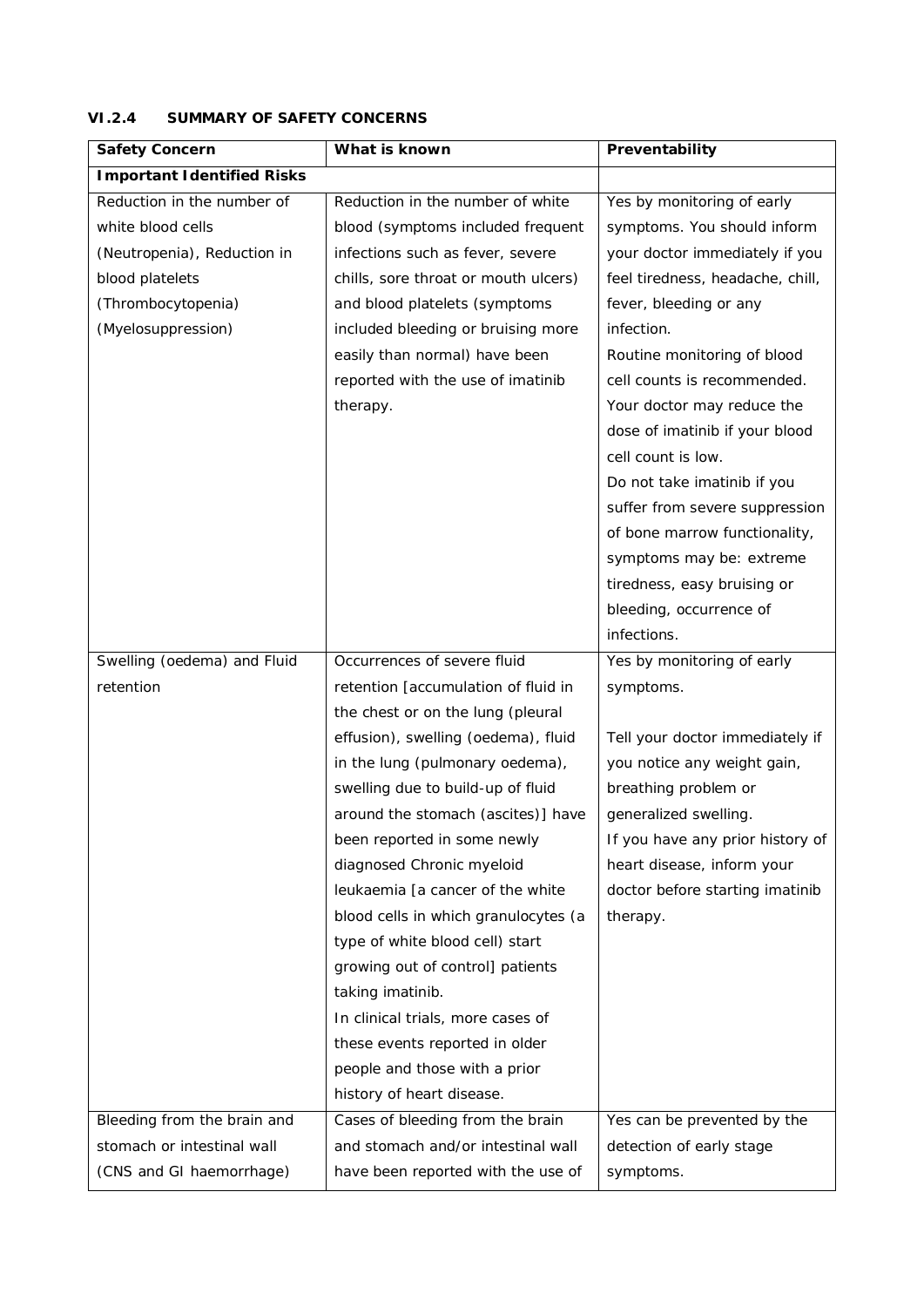| Safety Concern                | What is known                          | Preventability                  |
|-------------------------------|----------------------------------------|---------------------------------|
|                               | imatinib therapy in the patients       | Stop taking imatinib and        |
|                               | with Gastrointestinal stromal          | inform your doctor              |
|                               | tumours, a type of cancer              | immediately if you have notice  |
|                               | (sarcoma) of the stomach and           | any kind of bleeding            |
|                               | bowel.                                 | symptoms like vomiting blood    |
|                               |                                        | or material that looks like     |
|                               |                                        | coffee grounds, bleeding from   |
|                               |                                        | the back passage, black sticky  |
|                               |                                        | bowel motions (stools) or       |
|                               |                                        | bloody diarrhoea.               |
| Gastrointestinal Obstruction, | Cases of gastrointestinal              | Yes with the monitoring of      |
| Perforation, or Ulceration    | obstruction, perforation, or           | early detection symptoms.       |
|                               | ulceration have been reported with     | Stop taking imatinib and        |
|                               | the use of imatinib therapy.           | inform your doctor              |
|                               |                                        | immediately if you have notice  |
|                               |                                        | any kind of bleeding from the   |
|                               |                                        | back passage, black sticky      |
|                               |                                        | bowel motions (stools),         |
|                               |                                        | heaviness in stomach,           |
|                               |                                        | stomach pain.                   |
| Liver disorder                | Cases of liver injury, including liver | Yes by detection of early       |
| (Hepatotoxicity)              | failure and liver tissues death        | monitoring of symptoms.         |
|                               | (hepatic necrosis), have been          | Tell your doctor immediately if |
|                               | observed with imatinib. When           | you notice any type tiredness,  |
|                               | imatinib is combined with high dose    | loss of appetite, feeling sick  |
|                               | chemotherapy regimens, an              | (nausea), sleepiness, and       |
|                               | increase in serious liver reactions    | diarrhea.                       |
|                               | has been detected.                     | Routine test of your liver      |
|                               |                                        | function is recommended while   |
|                               |                                        | you are taking imatinib         |
|                               |                                        | therapy.                        |
| Skin Rashes and Severe        | Clinical cases of Skin Rashes and      | Yes with the monitoring of      |
| <b>Cutaneous Reactions</b>    | Severe Cutaneous Reactions have        | early detection symptoms.       |
|                               | been reported in thyroidectomy         | Tell your doctor immediately if |
|                               | (removal of the thyroid gland)         | you have notice any redness,    |
|                               | patients undergoing levothyroxine      | pain, red skin rash, hives,     |
|                               | replacement during treatment with      | itchy swelling on skin,         |
|                               | imatinib                               | pigmentation etc.               |
|                               |                                        | Do not take imatinib medicine   |
|                               |                                        |                                 |
|                               |                                        | if you have any of these        |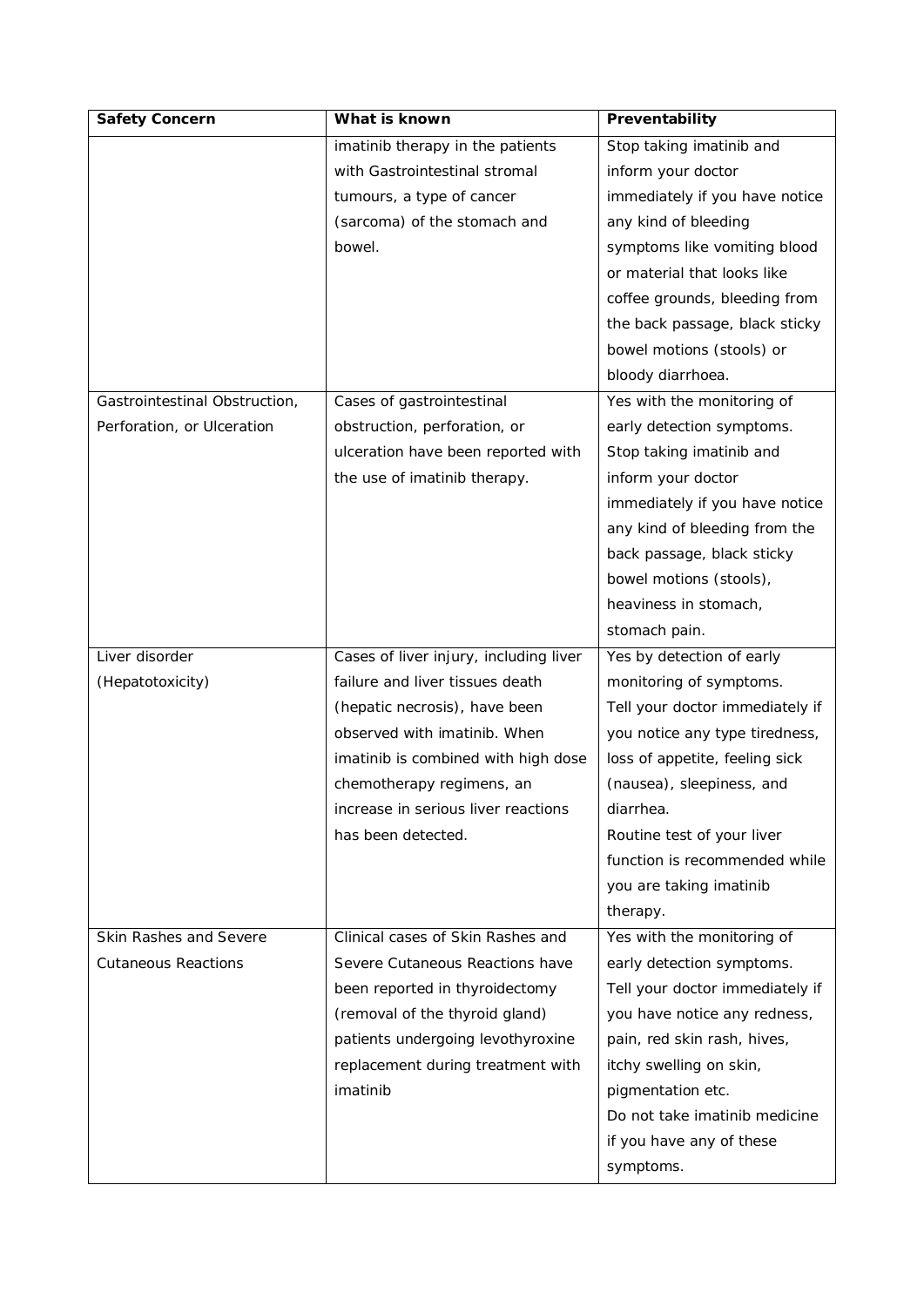| Safety Concern               | What is known                          | Preventability                   |
|------------------------------|----------------------------------------|----------------------------------|
| An underactive thyroid gland | Clinical cases of An underactive       | Yes with the monitoring of       |
| (Hypothyroidism)             | thyroid gland causing a decrease in    | early detection symptoms.        |
|                              | metabolism have been reported in       | If you notice tiredness,         |
|                              | thyroidectomy (removal of the          | lethargy, muscle weakness,       |
|                              | thyroid gland) patients undergoing     | cramps, feeling the cold, a      |
|                              | levothyroxine replacement during       | slow heart rate, dry and flaky   |
|                              | treatment with imatinib                | skin, hair loss, a deep and      |
|                              |                                        | husky voice, weight gain tell    |
|                              |                                        | your doctor immediately.         |
| Low phosphate levels in the  | Clinical cases of low phosphate        | Yes with the monitoring of       |
| blood                        | levels in the blood have been          | early detection symptoms.        |
| (Hypophosphataemia)          | reported during treatment with         | Tell your doctor immediately if  |
|                              | imatinib.                              | you have feel any muscle         |
|                              |                                        | weekness, tiredness etc.         |
|                              |                                        | Your doctor may need to          |
|                              |                                        | perform some lab test to         |
|                              |                                        | monitor your blood phosphate     |
|                              |                                        | level during the imatinib        |
|                              |                                        | therapy.                         |
| Heart failure                | Heart failure means that the heart     | Yes can be prevented by the      |
|                              | muscle cannot pump blood strongly      | detection of early stage         |
|                              | enough to supply all the blood         | symptoms.                        |
|                              | needed throughout the body. Heart      | Tell your doctor immediately if  |
|                              | failure is not the same as heart       | you have notice symptoms like    |
|                              | attack and does not mean that the      | difficulty in breathing,         |
|                              | heart stops. Heart failure may start   | shortness of breathing,          |
|                              | off with no symptoms, but as the       | exertion, may get tired easily   |
|                              | condition progresses, patients may     | after light physical activity    |
|                              | feel short of breath or may get tired  | such as walking etc.             |
|                              | easily after light physical activity   | If you have any prior history of |
|                              | such as walking. Some patients         | heart disease of kidney          |
|                              | may wake up short of breath at         | disease, inform your doctor      |
|                              | night. Fluid may collect in different  | before starting imatinib         |
|                              | parts of the body, often first noticed | therapy.                         |
|                              | as swollen ankles and feet.            | Routine monitoring of heart      |
|                              | Cases of heart failure or dysfunction  | function test is recommended.    |
|                              | and cardiac adverse events have        |                                  |
|                              | been reported in the patients of       |                                  |
|                              | hypereosinophilic syndrome/            |                                  |
|                              | Myelodysplastic or                     |                                  |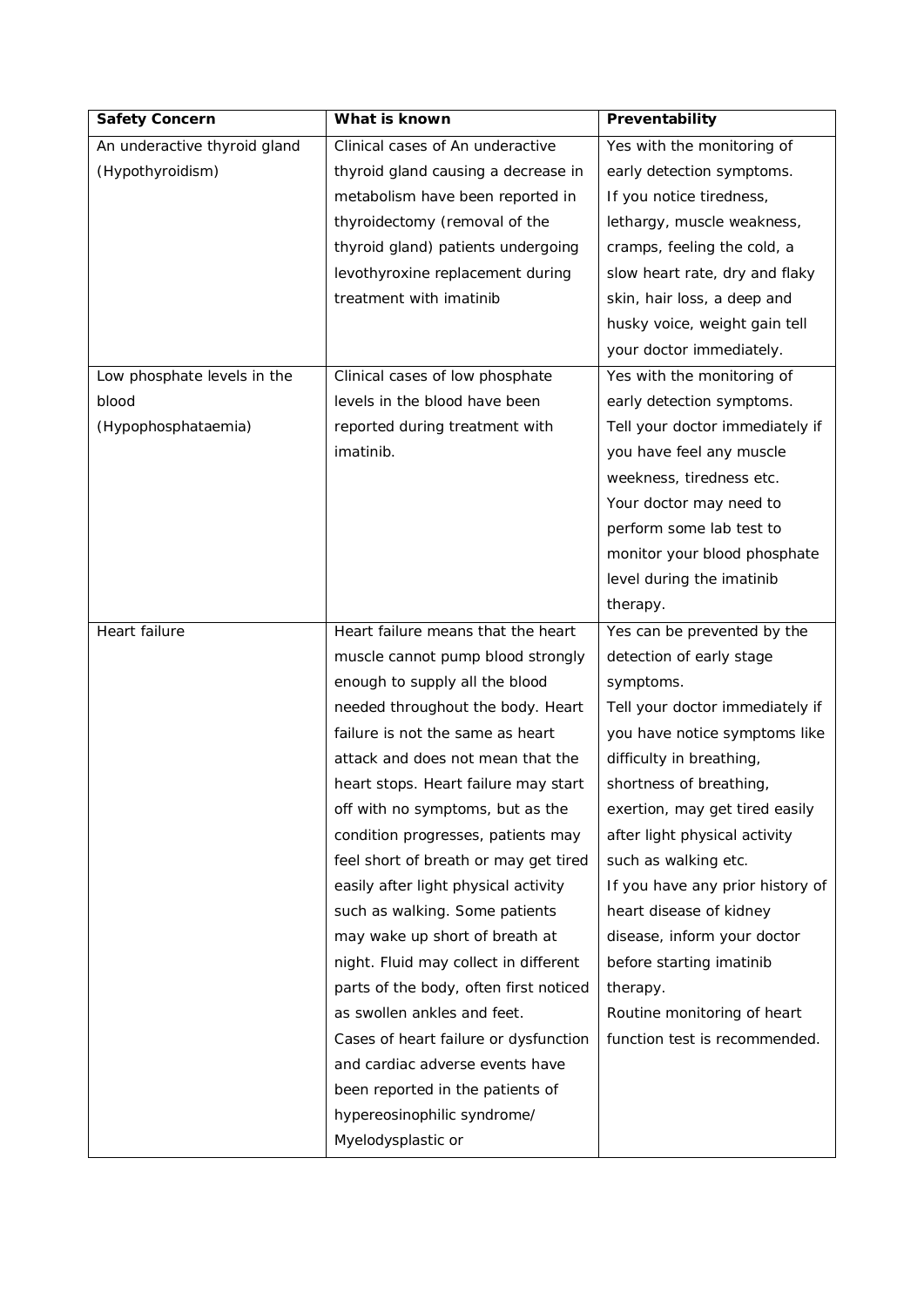| Safety Concern                 | What is known                        | Preventability                  |
|--------------------------------|--------------------------------------|---------------------------------|
|                                | myeloproliferative diseases with the |                                 |
|                                | use of imatinib therapy.             |                                 |
|                                |                                      |                                 |
| Kidney Failure (kidney disease | Some cases of kidney disease         | Yes can be prevented by the     |
| where you pass little or no    | where you pass little or no urine    | detection of early stage        |
| urine)                         | have been reported during the        | symptoms.                       |
|                                | imatinb therapy.                     | If you have notice any          |
|                                | Kidney function should, therefore,   | symptoms like little or no      |
|                                | be evaluated prior to the start of   | urine, drowsiness, nausea,      |
|                                | imatinib therapy and closely         | vomiting, breathlessness        |
|                                | monitored during therapy, with       | nausea, loss of appetite,       |
|                                | particular attention to those        | weakness etc inform you         |
|                                | patients exhibiting risk factors for | doctor immediately.             |
|                                | renal dysfunction. If kidney         | Routine monitoring of kidney    |
|                                | dysfunction is observed,             | function test is recommended.   |
|                                | appropriate management and           |                                 |
|                                | treatment should be prescribed in    |                                 |
|                                | accordance with standard treatment   |                                 |
|                                | guidelines.                          |                                 |
| Breathing problems             | Cases of breathing related problems  | Yes can be prevented by the     |
|                                |                                      |                                 |
| (Severe Respiratory Adverse    | have been reported during the        | detection of early stage        |
| Reaction)                      | imatinb therapy.                     | symptoms.                       |
|                                |                                      | If you have notice any          |
|                                |                                      | breathing problems, difficulty  |
|                                |                                      | in breathing, swallowing,       |
|                                |                                      | swelling in chest region, cough |
|                                |                                      | etc inform you doctor           |
|                                |                                      | immediately.                    |
| Temporary paralysis or         | Cases of Temporary paralysis or      | Yes can be prevented by         |
| weakness of muscles            | weakness of muscles                  | detection of any growth         |
| (Rhabdomyolysis) and disease   | (Rhabdomyolysis) and disease of      | retardation.                    |
| of muscle (Myopathy)           | muscle (Myopathy) have been          | If you have notice any aching   |
|                                | reported during the imatinb          | muscles, muscle tenderness or   |
|                                | therapy.                             | weakness, not caused by         |
|                                |                                      | exercise, dark red or cola      |
|                                |                                      | coloured urine, general         |
|                                |                                      | weakness, muscle stiffness,     |
|                                |                                      | joint pain etc inform you       |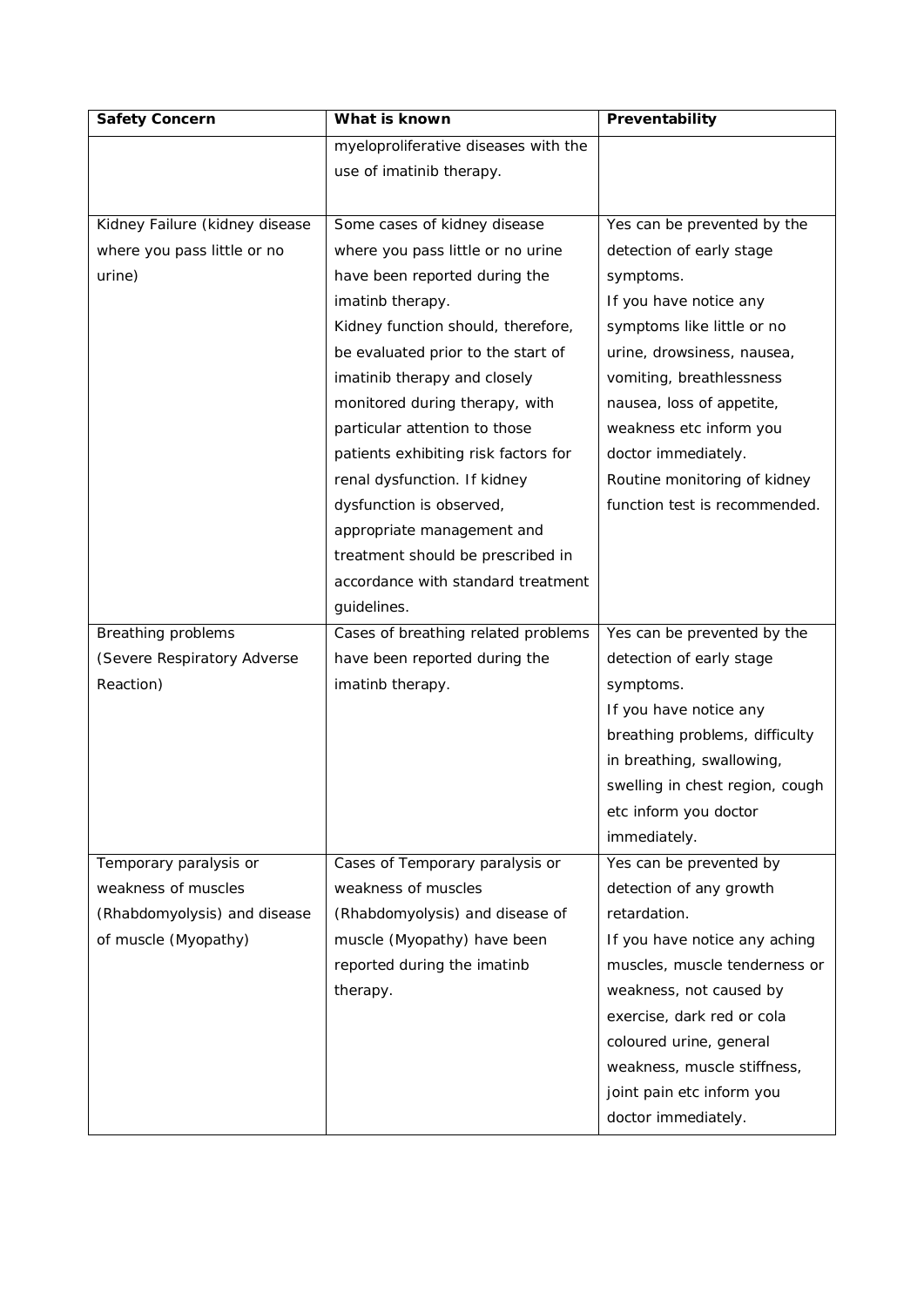| Safety Concern                 | What is known                        | Preventability                  |
|--------------------------------|--------------------------------------|---------------------------------|
| Ovarian bleeding               | Rare cases of Ovarian bleeding       | Tell your doctor immediately if |
| (Haemorrhage) and              | (Haemorrhage) and Haemorrhagic       | you feel symptoms like Dull     |
| Haemorrhagic Ovarian Cyst      | Ovarian Cyst have been reported      | aching pain within the          |
|                                | during the imatinib therapy.         | abdomen or pelvis, irregular    |
|                                |                                      | periods, Fullness, heaviness,   |
|                                |                                      | pressure, swelling, or bloating |
|                                |                                      | in the abdomen, sudden and      |
|                                |                                      | sharp pain in the lower         |
|                                |                                      | abdomen on one side during      |
|                                |                                      | the imatinib therapy. Do not    |
|                                |                                      | take imatinib if you notice     |
|                                |                                      | above symptoms.                 |
|                                |                                      | You doctor may perform          |
|                                |                                      | ultrasound of your pelvis       |
|                                |                                      | region.                         |
| Tumor lysis syndrome           | Tumor lysis syndrome is the term     | Yes can be prevented by the     |
|                                | applied to the rapid death of cancer | detection of early stage        |
|                                | cells and releases their contents to | symptoms.                       |
|                                | blood stream that exceeds the        | Tell your doctor immediately if |
|                                | body's ability to deal with the      | you have noticed any            |
|                                | consequences like increase level of  | symptoms of urine problems      |
|                                | uric acid (hyperuricemia), increase  | like pain while passing urine,  |
|                                | level of potassium ions              | blood in urine, less amout of   |
|                                | (hyperkalemia), increase level of    | urine etc, or symptoms of       |
|                                | phosphate ions                       | hyperkalemia like weakness,     |
|                                | (hyperphosphatemia), and decrease    | fast or irregular heart beats,  |
|                                | level of calcium ions                | paralysis etc. or symptoms of   |
|                                | (hypocalcemia).                      | hypocalcemia/                   |
|                                | Rare cases of Tumor lysis syndrome   | hyperphosphatemia like          |
|                                | has been reported with the use of    | vomiting, cramps, seizures,     |
|                                | imatinib therapy.                    | spasms, altered mental status   |
|                                |                                      | numbness or tingling etc.       |
|                                |                                      | Tell your doctor if you have    |
|                                |                                      | any prior history of renal      |
|                                |                                      | disease or heart disease.       |
|                                |                                      | Close monitoring renal          |
|                                |                                      | function tests with imatinib    |
|                                |                                      | treatment is recommended.       |
| Growth retardation in children | There have been case reports of      | Yes can be prevented by         |
|                                | growth retardation occurring in      | detection of any growth         |
|                                |                                      | retardation.                    |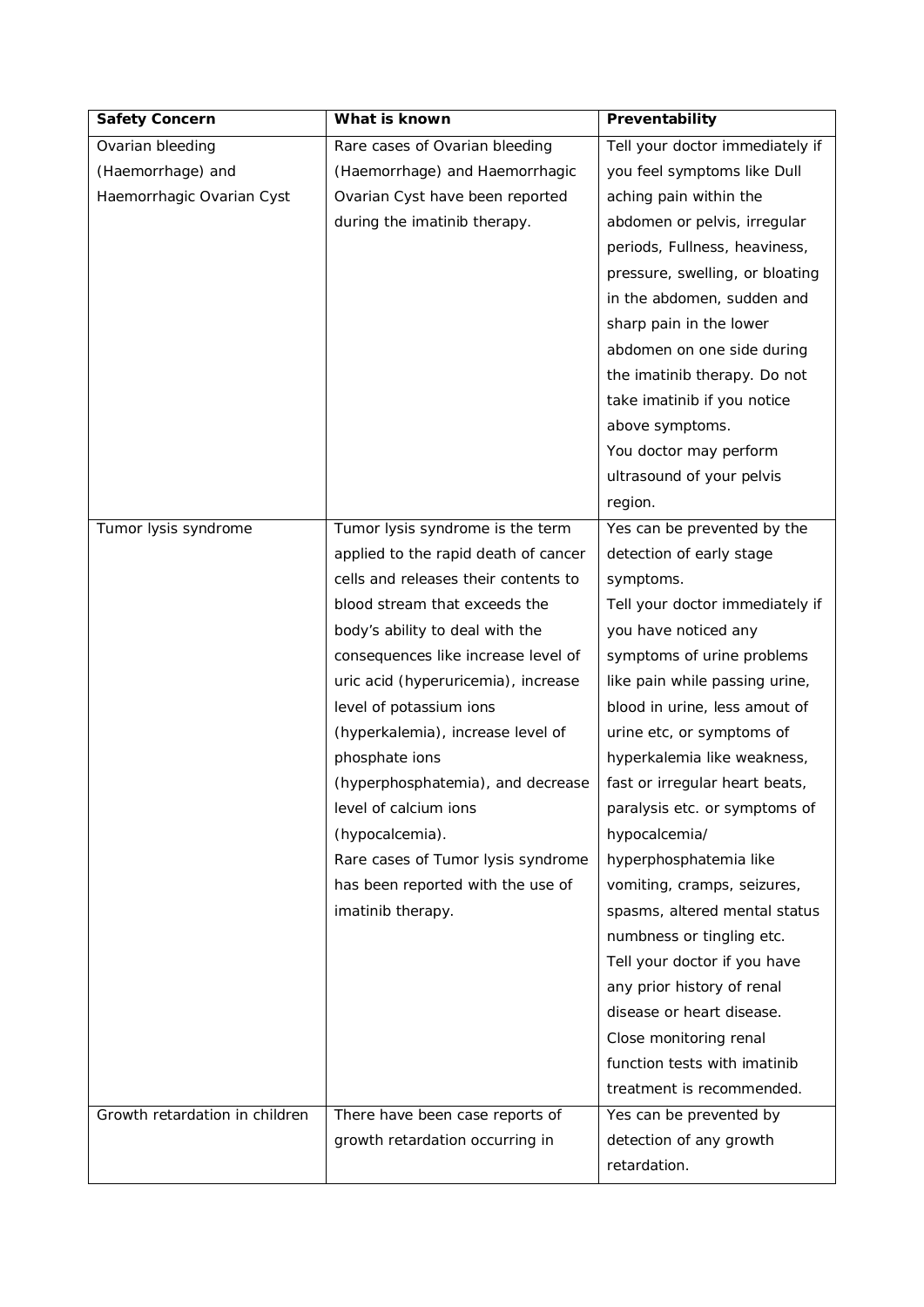| Safety Concern                 | What is known                        | Preventability                  |
|--------------------------------|--------------------------------------|---------------------------------|
|                                | children and pre-adolescents         | Inform your doctor              |
|                                | receiving imatinib.                  | immediately if you noticed any  |
|                                |                                      | growth retardation in your      |
|                                |                                      | children with imatinib therapy. |
|                                |                                      | Close monitoring of growth in   |
|                                |                                      | children under imatinib         |
|                                |                                      | treatment is recommended.       |
| Interaction with strong CYP3A4 | Concomitant use of medicines like    | If you are taking another       |
| inhibitors                     | Protease inhibitors like indinavir,  | medicine than stop taking       |
|                                | ritonavir (medicines used to treat   | them or discontinue the         |
|                                | viral infection), Azole antifungals  | treatment with the imatinib.    |
|                                | like ketoconazole, itroconazole      | Before starting therapy with    |
|                                | (medicines used to treat fungal      | imatinib inform your doctor     |
|                                | infection), Certain macrolides like  | about any medicine which you    |
|                                | erythromycin, clarithromycin         | have taken in the past or you   |
|                                | (medicines used to treat bacterial   | are taking to treat another     |
|                                | infection) can lead to increase in   | disease.                        |
|                                | plasma concentration of imatinib     |                                 |
|                                | due to inhibit the CYP3A4 enzyme     |                                 |
|                                | (enzyme which require to             |                                 |
|                                | metabolize imatinib) activity.       |                                 |
|                                | High concentration of imatinib can   |                                 |
|                                | leads to other toxicities so caution |                                 |
|                                | should be taken when administering   |                                 |
|                                | imatinib with inhibitors of the      |                                 |
|                                | CYP3A4 family that leads to          |                                 |
|                                | increase concentration of imatinib.  |                                 |
| Interaction with strong CYP3A4 | Concomitant use of substances like   | If you are taking another       |
| <i>inducers</i>                | dexamethasone (medicine use to       | medicine than stop taking       |
|                                | treat inflammation), phenytoin,      | them or discontinue the         |
|                                | carbamazepine, rifampicin,           | treatment with the imatinib.    |
|                                | Phenobarbital (medicines used to     | Before starting therapy with    |
|                                | treat convulsion) and Hypericum      | imatinib inform your doctor     |
|                                | perforatum (also known as St.        | about any medicine which you    |
|                                | John's Wort) (herb used to treat     | have taken in the past or you   |
|                                | dipression) may decrease imatinib    | are taking to treat another     |
|                                | concentration by inducing the        | disease.                        |
|                                | CYP3A4 enzyme (enzyme which          |                                 |
|                                | require to metabolize imatinib)      |                                 |
|                                | activity.                            |                                 |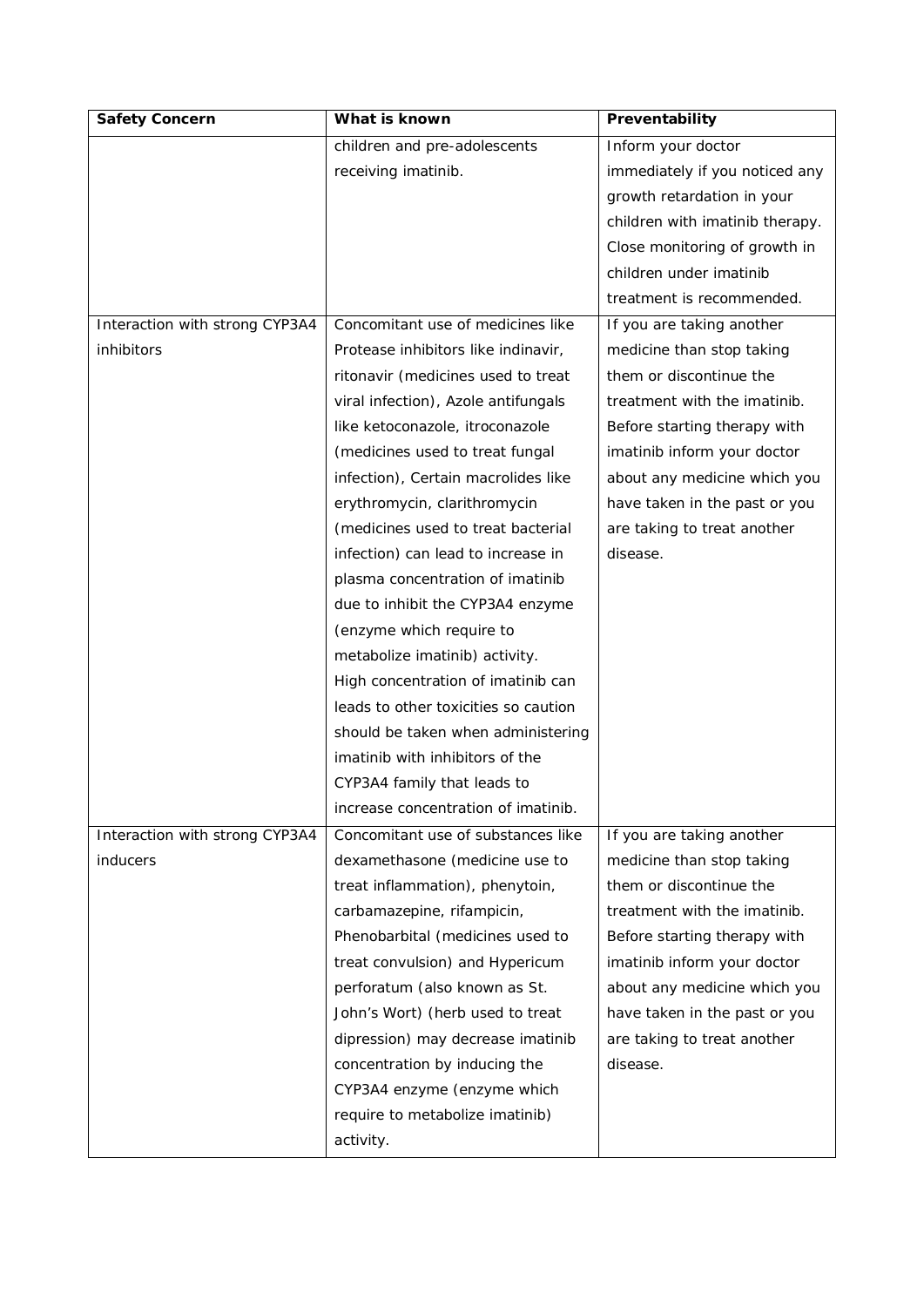| Safety Concern         | What is known                        | Preventability                |
|------------------------|--------------------------------------|-------------------------------|
|                        | Decrease in imatinib concentration   |                               |
|                        | can potentially increase the risk of |                               |
|                        | therapeutic failure so caution       |                               |
|                        | should be taken when administering   |                               |
|                        | imatinib with inducer of the CYP3A4  |                               |
|                        | family that leads to decrease        |                               |
|                        | concentration of imatinib.           |                               |
| Interaction with drugs | Concomitant use of imatinib with     | If you are taking another     |
| eliminated by CYP3A4   | CYP3A4 substrate like Simvastatin    | medicine than stop taking     |
|                        | (medicine used to treat high         | them or discontinue the       |
|                        | cholesterol) may leads to increase   | treatment with the imatinib.  |
|                        | in the concentration of simvastatin. | Before starting therapy with  |
|                        | Therefore, caution is recommended    | imatinib inform your doctor   |
|                        | when administering imatinib with     | about any medicine which you  |
|                        | CYP3A4 substrates with a narrow      | have taken in the past or you |
|                        | therapeutic window (e.g.             | are taking to treat another   |
|                        | cyclosporine, pimozide tacrolimus,   | disease.                      |
|                        | sirolimus, ergotamine,               |                               |
|                        | diergotamine, fentanyl, alfentanil,  |                               |
|                        | terfenadine, bortezomib, docetaxel   |                               |
|                        | and quinidine)                       |                               |

## **Important Potential Risks**

| <b>Risk</b>                | What is known (Including reason why it is considered a                   |
|----------------------------|--------------------------------------------------------------------------|
|                            | potential risk)                                                          |
| Second Malignancy in       | Non clinical data suggest that after the imatinib therapy some animal    |
| Survivors                  | study cases of second malignancy have been reported.                     |
|                            |                                                                          |
|                            | Therapy should be initiated by a physician experienced in the            |
|                            | treatment of patients with haematological malignancies and               |
|                            | malignant sarcomas, as appropriate.                                      |
| Disseminated Intravascular | Disseminated Intravascular Coagulation is a disorder in which the        |
| Coagulation                | proteins that control blood clotting become over active.                 |
|                            | There is a lack of conclusive data indicating causal relationship of     |
|                            | Disseminated Intravascular Coagulation with imatinib therapy at this     |
|                            | time.                                                                    |
|                            | Caution should therefore be exercised when using imatinib therapy.       |
| Low blood sugar            | There is a lack of conclusive data indicating causal relationship of low |
| (Hypoglycaemia)            | blood sugar (hypoglycaemia) with imatinib therapy at this time.          |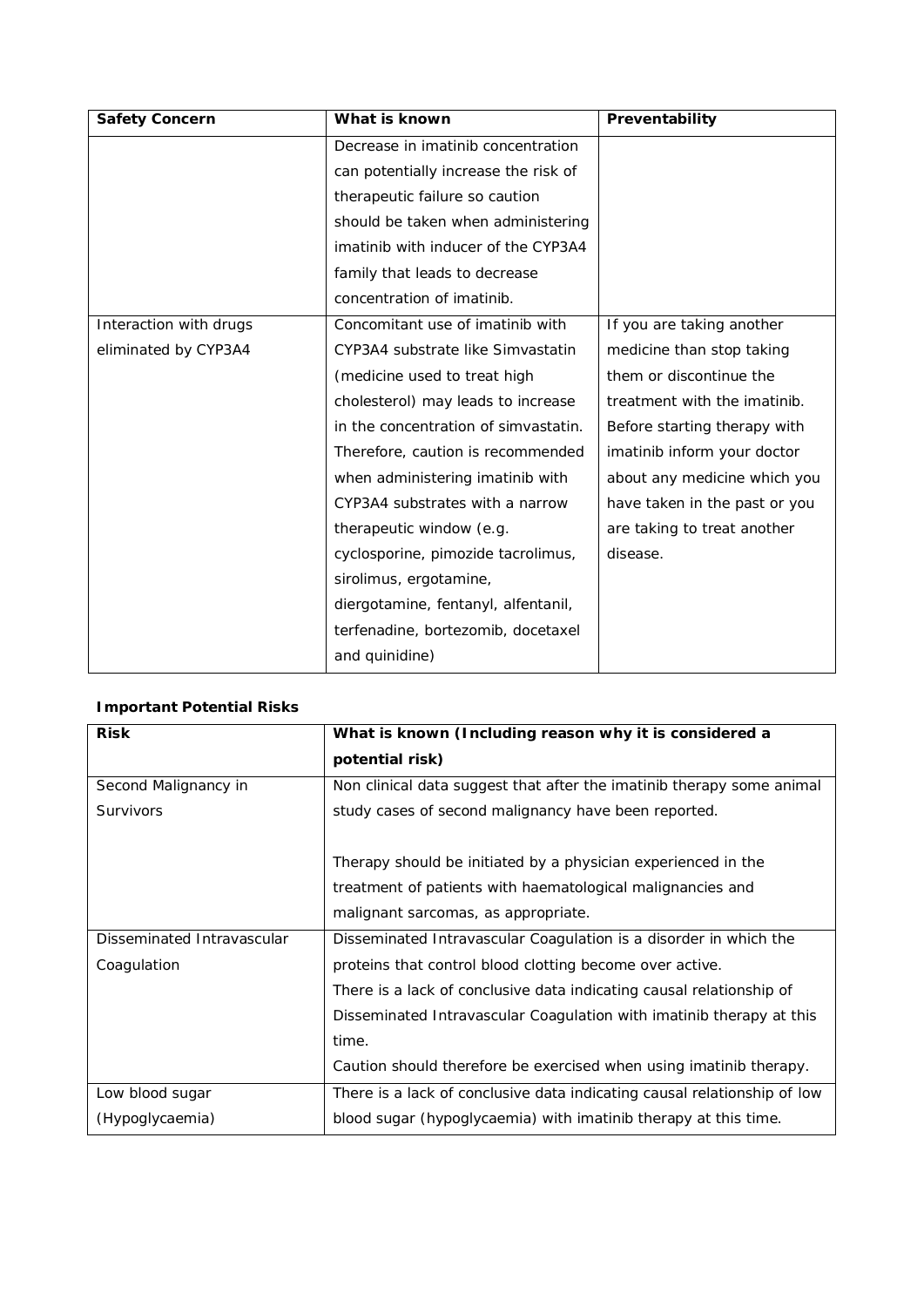|                               | Symptoms of hypoglycaemia are sweating, weakness, hunger,             |
|-------------------------------|-----------------------------------------------------------------------|
|                               | dizziness, trembling, headache, flushing or paleness, numbness,       |
|                               | having a fast, pounding heart beat.                                   |
|                               | Caution should therefore be exercised when using imatinib therapy.    |
| Suicidality                   | There is a lack of conclusive data indicating causal relationship of  |
|                               | tendancy to suicide with imatinib therapy at this time.               |
|                               | Caution should therefore be exercised when using imatinib therapy.    |
| Tolerability during Pregnancy | Imatinib may cause foetal harm when administered to a pregnant        |
| and Pregnancy Outcome         | woman. There are no adequate and well-controlled studies in           |
|                               | pregnant woman. If the drug is used during pregnancy or if the        |
|                               | patient becomes pregnant while receiving this drug, the patient       |
|                               | should be informed of the potential hazard to the foetus.             |
|                               | If you are pregnant or breast feeding, think you may be pregnant or   |
|                               | are planning to have a baby, ask your doctor before you receive       |
|                               | treatment with imatinib.                                              |
|                               | Women must not be pregnant during treatment with Imatinib and up      |
|                               | to 6 months after treatment.                                          |
|                               | Adequate contraceptive precautions should be used when either         |
|                               | partner is receiving Imatinib therapy.                                |
| Interaction with dugs         | Non clinical data suggest that concomitant use of imatinib with       |
| eliminated by CYP2C9,         | metaprolol (medicine to treat uneven heart beat) can increase the     |
| CYP2C19 and CYP2D6            | concentration of metaprolol.                                          |
|                               | Caution should therefore be exercised when using imatinib and         |
|                               | metaprolol concomitantly.                                             |
| Interaction with              | Non clinical data suggested that imatinib inhibit the paracetamol     |
| acetaminophen/paracetamol     | activity. However higher doses of imatinib and paracetamol have not   |
| (medicine to treat pain and   | been studied.                                                         |
| fever)                        | Caution should therefore be exercised when using high doses of        |
|                               | imatinib and paracetamol concomitantly.                               |
| Use in Renal impairment       | In patients with impaired renal function, imatinib plasma exposure    |
| Patients                      | seems to be higher than that in patients with normal renal function,  |
|                               | in these patients. Patients with renal impairment should be given the |
|                               | minimum starting dose. Patients with severe renal impairment should   |
|                               | be treated with caution. The dose can be reduced if not tolerated.    |

# **Missing Information**

| <b>Risk</b>                  | What is known                                                          |
|------------------------------|------------------------------------------------------------------------|
| Pediatric Patient: Long term | There have been case reports of growth retardation occurring in        |
| Follow up                    | children and pre-adolescents receiving imatinib. The long-term         |
|                              | effects of prolonged treatment with imatinib on growth in children are |
|                              | unknown. Therefore, close monitoring of growth in children under       |
|                              | imatinib treatment is recommended.                                     |